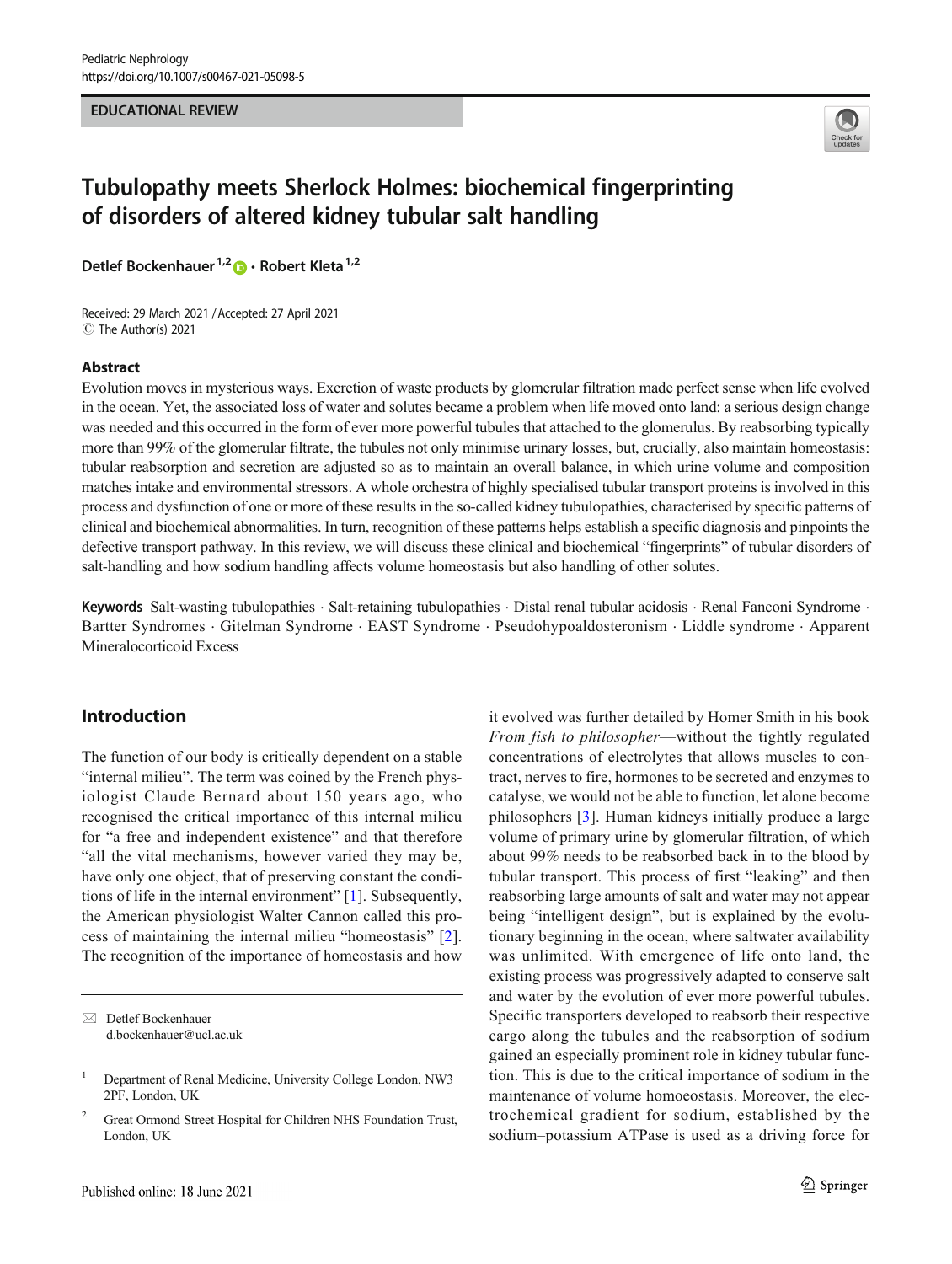many other transport processes, such as sodium co-transport (e.g. glucose, phosphate, amino acids) or sodium exchange (e.g. protons, potassium). Several diseases have been described due to defects in tubular sodium transport. Due to the specific transport characteristics of the affected tubular segments, each of these disorders is associated with a specific biochemical pattern in the plasma and urine electrolytes. This review aims to characterise these patterns and explain how they can be used as diagnostic "fingerprints" to identify the underlying transport defect and thus guide proper diagnosis, which can subsequently be confirmed by genetic testing [\[4\]](#page-7-0), and appropriate treatment. One key insight from these disorders of renal salt handling is that they rarely affect the sodium concentration in blood, but rather volume homeostasis: salt-wasting disorders are associated with hypovolaemia and lower blood pressure. Conversely, salt-retaining disorders result in hypervolaemia and hypertension [[5\]](#page-7-0). However, the biochemical fingerprints in isolation do not necessarily establish a diagnosis, but must be interpreted in the clinical context, as will become evident in the discussion of the patterns of hypokalaemic alkalosis and hyperkalaemic acidosis, both of which can be associated with salt-wasting, as well as salt-retaining disorders. The distinction between these opposite states is therefore made by clinical examination, i.e. assessment of volume status, rather than biochemical investigations [[6\]](#page-7-0). An overview of the specific patterns and their associated disorders is given in Table [1.](#page-2-0)

## Pattern 1: Hypokalaemic, hypochloraemic alkalosis with hypovolaemia

Hypokalaemic, hypochloraemic alkalosis is probably the best recognised biochemical pattern, as it is associated with arguably the most common kidney tubulopathies, Bartter and Gitelman syndromes. Notably, while Bartter's and Gitelman syndromes are due to impaired salt reabsorption in the thick ascending limb of Henle (TAL) and distal convoluted tubule (DCT), respectively, the characteristic biochemical fingerprint is actually generated downstream in the collecting duct (CD): in a desperate attempt to reclaim as much as possible of the sodium not reabsorbed upstream, the epithelial sodium channel ENaC is upregulated in the apical membrane of the principal cells of the collecting duct, through which sodium enters the cell following the electrochemical gradient established by the basolateral Na-K-ATPase. The electrical balance is maintained by secretion of potassium via KCNJ1 (also called ROMK) and protons via the H-ATPase in the neighbouring type A intercalated cell into the tubular lumen, thereby generating the hypokalaemic metabolic alkalosis (Figure [1\)](#page-3-0). This transport pathway is under the influence of aldosterone and therefore disorders associated with increased aldosterone levels are typically characterised by this biochemical fingerprint. Note that sodium transport in TAL (via the co-transporter NKCC2/SLC12A1) or DCT (via NCC/SLC12A3) is in the form of sodium chloride, whereas in the CD it is reabsorbed in isolation with consequent increased excretion of potassium and hydrogen chloride, contributing to the hypochloraemia. Indeed, it is the increased excretion of chloride that characterises the salt-wasting disorders of Bartter and Gitelman syndromes [\[9](#page-7-0)].

## Pattern 1a: Hypokalaemic, hypochloraemic alkalosis with hypovolaemia and hypomagnesaemia

The additional presence of hypomagnesaemia can help to distinguish between salt wasting in TAL (usually normomagnesaemia) or DCT (usually hypomagnesaemia), highlighting the critical role of DCT for magnesium homeostasis [[10\]](#page-7-0). How exactly sodium chloride and magnesium transport are linked in DCT is still unclear, but presumably this is through the activity of the basolateral Na-K-ATPase. This "engine" of tubular transport generates a high intracellular potassium concentration, which in turn helps establish a lumen-positive potential via an apical potassium conductance, which in turn facilitates magnesium uptake via the magnesium channel TRPM6. Conditions that impair the activity of the Na-K-ATPase, either because of decreased supply of sodium (Gitelman syndrome) or potassium (EAST syndrome) or altered regulation (pathogenic variants in FXYD2 or HNF1B) or direct loss-of-function (pathogenic variants in ATP1A1) or impaired energy supply (mitochondrial diseases) can therefore also affect magnesium transport in DCT [[10](#page-7-0)].

There are, however, exceptions to this: Familial hypomagnesaemia with hypercalciuria and nephrocalcinosis (FHHNC) is a salt-wasting disorder of the TAL, due to impaired paracellular transport of cations in this segment [[11\]](#page-7-0). It is associated with hypokalaemic, hypochloraemic alkalosis, albeit usually mild and this pattern may be lost with advanced chronic kidney disease, but also hypomagnesaemia. This disorder thus highlights the importance of the TAL for magnesium reabsorption, where, in fact, the majority of filtered magnesium is reabsorbed [[12\]](#page-7-0). Yet, why there is pronounced hypomagnesaemia in this TAL disorder, but not, for instance in Bartter syndrome types 1 and 2, which also impair paracellular transport, remains a mystery. Thus, our tubular Sherlock Holmes will have to make use of additional clues: hypercalciuria and nephrocalcinosis. The presence of these features strongly suggests a disorder of TAL, irrespective of plasma magnesium levels, whereas hypocalciuria is consistent with a disorder of DCT [\[13](#page-7-0)].

Lastly, it is important to note that hypomagnesaemia in salt-wasting disorders of the DCT develops during childhood and typically becomes apparent in the second decade of life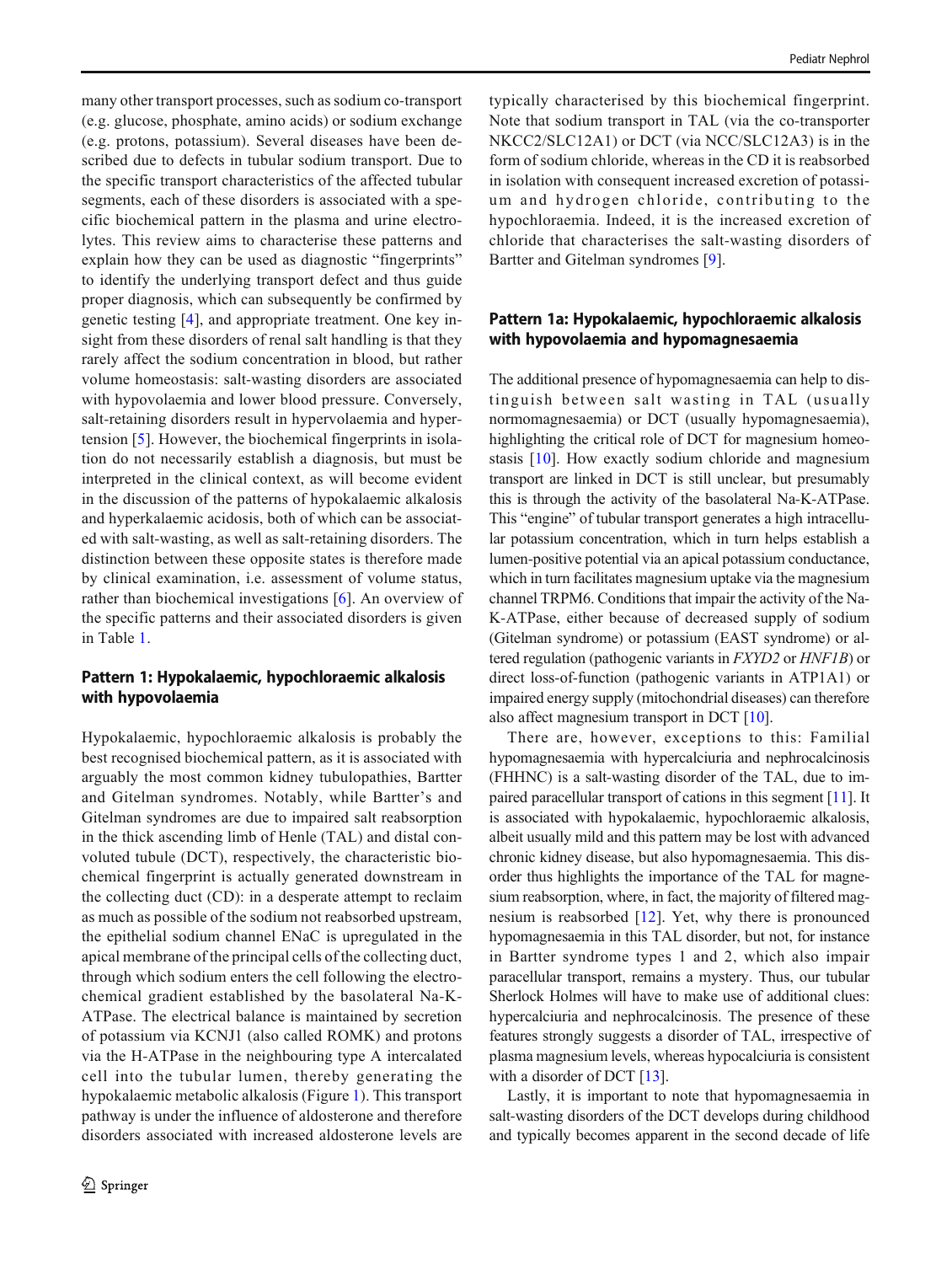<span id="page-2-0"></span>

| Table 1 | Clinical and molecular characteristics of renal salt-handling disorders |  |  |
|---------|-------------------------------------------------------------------------|--|--|
|---------|-------------------------------------------------------------------------|--|--|

| Disorder                                          | OMIM                                 | Gene                          | Mode                                | Protein                                                               | Other features/comments                                                                                         |
|---------------------------------------------------|--------------------------------------|-------------------------------|-------------------------------------|-----------------------------------------------------------------------|-----------------------------------------------------------------------------------------------------------------|
|                                                   |                                      |                               |                                     | Pattern 1: Hypokalaemic, hypochloraemic alkalosis with hypovolaemia   |                                                                                                                 |
| Bartter Type I                                    | 601678                               | <b>SLC12A1</b>                | <b>AR</b>                           | NKCC <sub>2</sub><br>co-<br>transporter<br>(furosemide-<br>sensitive) | Nephrocalcinosis, usually pre- or neonatal onset                                                                |
| <b>Bartter Type II</b>                            | 241200                               | <b>KCNJ1</b>                  | <b>AR</b>                           | K channel ROMK                                                        | NC, usually pre- or neonatal onset; postnatal hyperkalaemia<br>which develops quickly into typical hypokalaemia |
| <b>Bartter Type III</b>                           | 607364                               | <b>CLCNKB</b>                 | <b>AR</b>                           | <b>CI</b><br><b>CLCKNB</b>                                            | channelOften hypomagnesaemia<br>Mostly childhood onset                                                          |
| Bartter Type IV                                   | 602522                               | <b>BSND</b>                   | AR                                  | <b>Barttin</b>                                                        | Often hypomagnesaemia; deafness with need for cochlear<br>implants. Usually neonatal onset                      |
| <b>Bartter Type V</b>                             | 300971                               | MAGED2                        | <b>XR</b>                           | MAGED2                                                                | Boys; usually spontaneous resolution after infancy                                                              |
| HOMG3                                             | 248250                               | CLDN16                        | <b>AR</b>                           | Claudin16                                                             | NC, stones, progressive CKD                                                                                     |
| HOMG5                                             | 248190                               | $C$ LDN19                     | <b>AR</b>                           | Claudin19                                                             | NC, stones, progressive CKD, eye abnormalities                                                                  |
| <b>HELIX</b> syndrome                             | 617671                               | CLDN10                        | <b>AR</b>                           | Claudin10                                                             | Hypohydrosis,<br>lacrimal<br>gland<br>dysfunction,<br>Ichthyosis,<br>xerostomia, hypermagnesaemia               |
| Gitelman<br>syndrome                              | 263800                               | <b>SLC12A3</b>                | AR                                  | <b>NCC</b><br>co-<br>transporter<br>(thiazide-<br>sensitive)          | Hypomagnesaemia, hypocalciuria<br>Often recognised in later childhood / young adults                            |
| EAST/SeSAME<br>syndrome                           | 612782                               | KCNJ10                        | <b>AR</b>                           | KCNJ10/Kir4.1                                                         | Epilepsy, ataxia, sensorineural deafness, hypomagnesaemia,<br>hypocalciuria                                     |
|                                                   |                                      |                               |                                     | Pattern 2: Hypokalaemic, hypochloraemic alkalosis with hypervolaemia  |                                                                                                                 |
| Liddle syndrome   177200                          |                                      | SCNN1B<br>SCNN1G              | AD<br>AD                            | EnaC<br>sodium<br>channel subunits<br>B,G                             |                                                                                                                 |
| AME                                               | 218030                               | <b>HSD11B2</b>                | AR                                  | $11 - B -$<br>hydroxysteroid<br>dehydrogenase                         | Intrauterine growth retardation                                                                                 |
|                                                   |                                      |                               |                                     | Pattern 3: Hyperkalaemic hyperchloraemic acidosis with hypovolaemia   |                                                                                                                 |
| PHA1                                              | 264350                               | SCNN1A<br>SCNN1B<br>SCNN1G    | <b>AR</b><br><b>AR</b><br><b>AR</b> | EnaC<br>channel subunits form of miliaria<br>A,B,G                    | sodium<br>statiscistic fibrosis-like pulmonary symptoms, typical skin findings in                               |
|                                                   | 177735                               | <b>NR3C2</b>                  | AD                                  | Mineralocorticoid<br>receptor                                         | Usually resolves in infancy                                                                                     |
|                                                   |                                      |                               |                                     | Pattern 4: Hyperkalaemic hyperchloraemic acidosis with hypervolaemia  |                                                                                                                 |
| PHA <sub>2</sub>                                  | 614492<br>614491<br>614496<br>614495 | WNK1<br>WNK4<br>CUL3<br>KLHL3 | AD<br>AD<br>AD<br>AD, AR            | <b>WNK-kinases</b><br>Ubiquitin<br>ligase<br>components               | E3CUL3 variants are also associated with growth retardation and<br>intellectual impairment                      |
| Pattern 5: Hypokalaemic, hyperchloraemic acidosis |                                      |                               |                                     |                                                                       |                                                                                                                 |
| Renal Fanconi                                     |                                      |                               | $\ast$                              |                                                                       |                                                                                                                 |
| pRTA with<br>abnormalities                        | eye <sub>604278</sub>                | SLC4A4                        | <b>AR</b>                           | KNBC1                                                                 | Eye abnormalities<br>(band<br>keratopathy)<br>and<br>intellectual<br>impairment                                 |
| <b>dRTA</b>                                       | 611590                               | SLC4A1                        | AD, AR                              | AE1                                                                   | NC/stones                                                                                                       |
|                                                   | 602722                               | ATP6V0A4                      | <b>AR</b>                           | <b>HTPase subunit</b>                                                 | NC/stones, deafness                                                                                             |
|                                                   | 267300                               | ATP6V1B1                      | <b>AR</b>                           | <b>HTPase subunit</b>                                                 | NC/stones, deafness                                                                                             |
|                                                   | 600791                               | FOXI1                         | <b>AR</b>                           | FOXI1                                                                 | NC/stones, deafness                                                                                             |

Listed are disorders of tubular salt handling (adapted from [[7\]](#page-7-0) with permission). The shaded rows list disorders of salt wasting (hypovolaemia and lownormal BP). Not included are endocrine disorders with secondary effect on salt handling, such as primary hyperaldosteronism and the congenital adrenal hyperplasias

\*Renal Fanconi syndrome typically occurs secondary, such as in cystinosis, but there are also primary forms recognised; HOMG3 and HOMG5 are also known as Familial Hypomagnesaemia with Hypercalciuria and Nephrocalcinosis; NC Nephrocalcinosis, d decreased, i increased, n normal, Aldo aldosterone, AME apparent mineralocorticoid excess, GRA glucocorticoid-remediable aldosteronism, AR autosomal recessive, AD autosomal dominant, XR X-linked recessive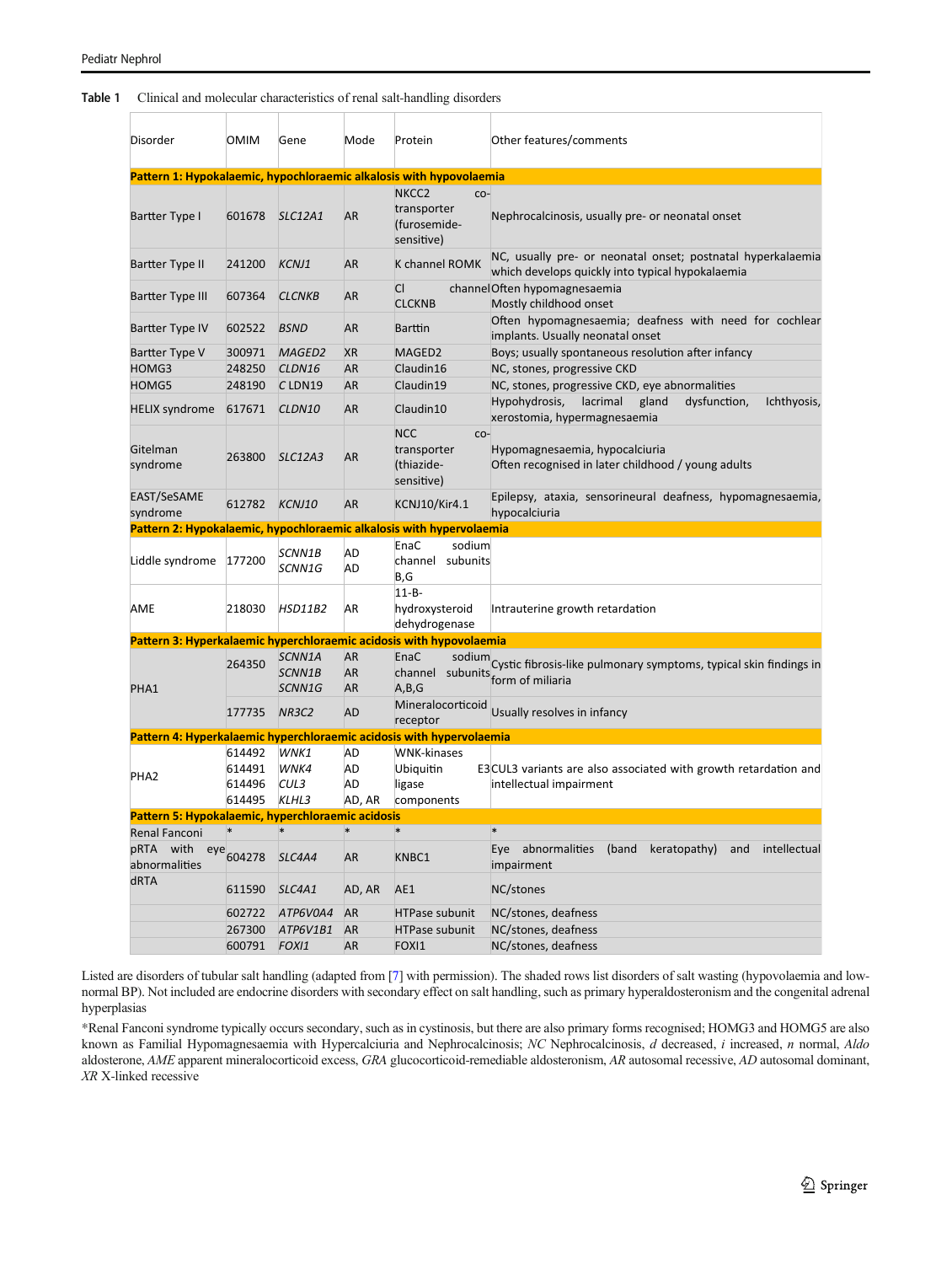# CD cells

<span id="page-3-0"></span>

Fig. 1 Diagram of a principal and type A intercalated cell in the collecting duct (CD). Sodium is reabsorbed in the CD via the epithelial sodium channel ENaC, which is blocked by amiloride and mutated in the recessive form of pseudohypoaldosteronism type 1 (PHA1). Uptake of sodium creates a favourable gradient for potassium secretion and proton

[\[14,](#page-7-0) [15\]](#page-7-0). The absence of hypomagnesaemia in a young child therefore does not exclude these disorders.

## Pattern 2: Hypokalaemic, hypochloraemic alkalosis with hypervolaemia

Importantly, the biochemical pattern hypokalaemic, hypochloraemic alkalosis alone does not provide a diagnosis, but must be seen in the context of clinical signs. As detailed above, it is associated with increased aldosterone, but this can be primary (as in Conn syndrome) or secondary (as in Bartter and Gitelman syndromes, but also in renal artery stenosis). Therefore, hypokalaemic, hypochloraemic alkalosis can be due to increased aldosterone in both salt-wasting as well as salt-retaining disorders and biochemical clues alone are not sufficient to distinguish between those. Rather, clinical examination is needed to assess volume status. Moreover, this biochemical pattern can also be seen with suppressed aldosterone in disorders mimicking aldosterone activity, including Liddle syndrome (due to gain-of-function variants in ENaC) or activation of the mineralocorticoid receptor by other steroid hormones, such as progesterone in pregnancy-associated hypertension (due to a variant that enhances sensitivity of the mineralocorticoid receptor to progesterone) or cortisol as in Apparent Mineralocorticoid Excess (due to loss of protection of the mineralocorticoid receptor from cortisol by the enzyme HSD11B2) [[16\]](#page-7-0).

Of note, these salt-retaining disorders are typically associated with hypercalciuria. Yet, in contrast to the salt-wasting disorders Bartter syndrome and FHHNC, where hypercalciuria is due to impaired calcium reabsorption in TAL, hypercalciuria in salt-retaining states reflects decreased proximal

secretion (from the adjacent intercalated cells). Expression of ENaC in the membrane is controlled by the mineralocorticoid receptor (MRCR), mutated in the dominant form of PHA1. In the functional collecting duct, stimulation by aldosterone thus leads to hypokalaemic alkalosis. Adapted from [\[8](#page-7-0)], with permission

reabsorption: the hypervolaemia leads to a compensatory decrease in proximal salt reabsorption, which in turn also decreases the concomitant calcium reabsorption. Moreover, the hypercalciuria and/or hypokalaemia is associated with a urinary concentrating defect (secondary nephrogenic diabetes insipidus) and thus polyuria [\[17\]](#page-7-0). This again highlights the importance of clinical assessment of volume status to distinguish for instance between a child with Bartter syndrome or Apparent Mineralocorticoid Excess, who can have almost identical biochemical features [[18\]](#page-7-0).

## Pattern 3: Hyperkalaemic hyperchloraemic acidosis with hypovolaemia

Hyperkalaemic hyperchloraemic acidosis is the mirror image of the hypokalaemic hypochloraemic alkalosis discussed above and indeed also the aetiology is mirrored, whereas hypokalaemic hypochloraemic alkalosis indicates enhanced ENaC-mediated sodium reabsorption in the collecting duct, hyperkalaemic hyperchloraemic acidosis reflects decreased sodium flux through ENaC. Because of electroneutrality, impaired sodium reabsorption in CD will impede potassium and proton secretion, leading to the hyperkalaemic acidosis. If associated with hypovolaemia, there is primary impaired ENaC-mediated sodium reabsorption and this is referred to as Pseudohypoaldosteronism type 1 (PHA1). There are two inherited forms of this: (1) an autosomal dominant form, due to loss-of-function variants in the mineralocorticoid receptor, and (2) an autosomal recessive form due lossof-function variants in the genes encoding the three subunits of ENaC (Table [1\)](#page-2-0). In addition, there is an acquired form associated with severe pyelonephritis and/or urinary obstruction [[19\]](#page-7-0). Interestingly, PHA1 is the only salt-wasting tubulopathy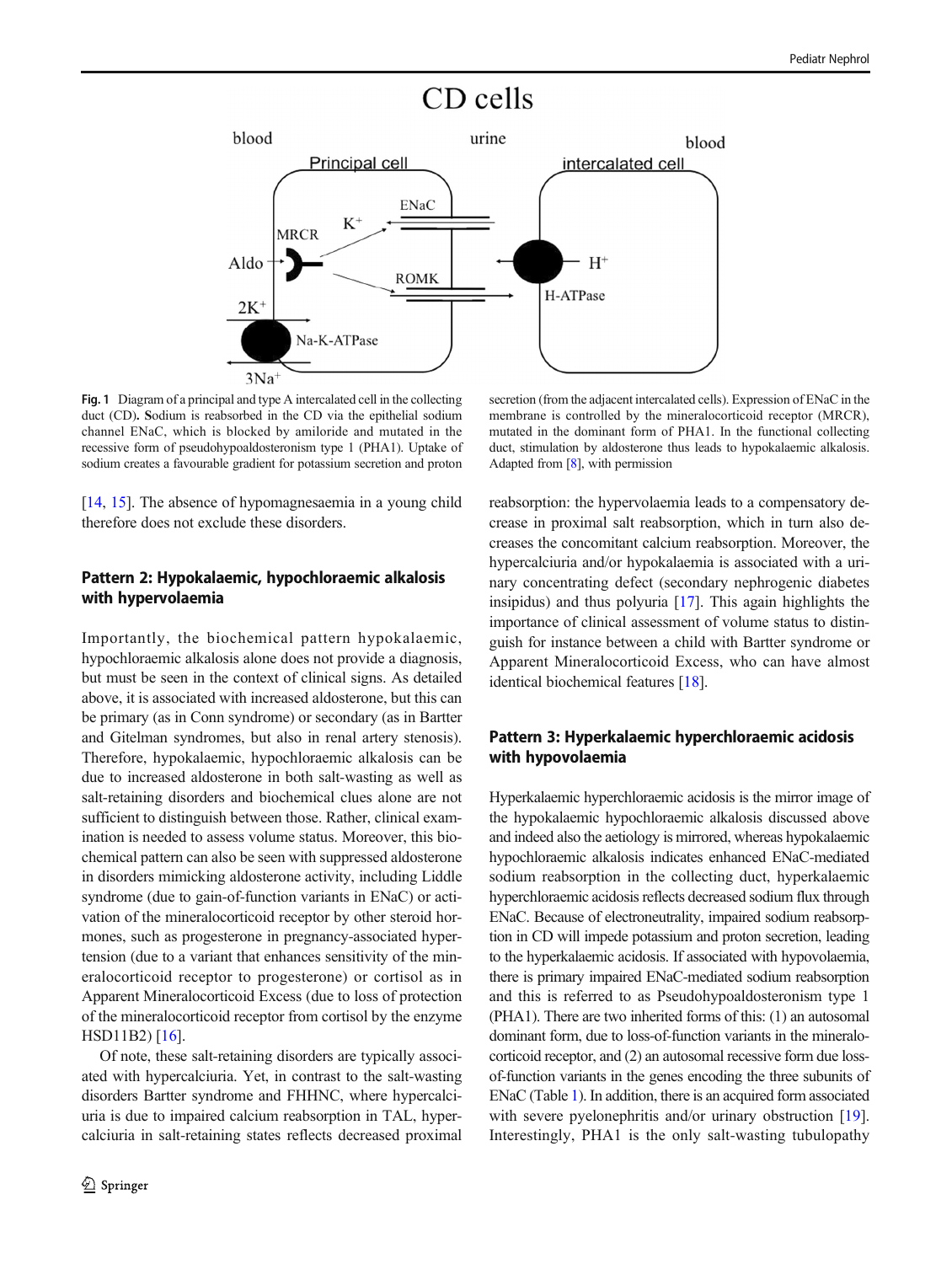associated with hyponatraemia, presumably because the hypovolaemia triggers release of anti-diuretic hormone and with urinary concentration intact, the low solute intake of milk-fed babies in conjunction with a concentrated urine leads to progressive hyponatraemia, aggravated by the urinary sodium losses [\[20](#page-7-0)].

#### Pattern 4: Hyperkalaemic hyperchloraemic acidosis with hypervolaemia

While hyperkalaemic hyperchloraemic acidosis with a primary impairment of ENaC-mediated sodium reabsorption is a saltwasting condition, there is also a fascinating salt-retaining condition called Pseudohypoaldosteronism type 2 (PHA2 or Gordon syndrome) in which there is enhanced sodium reabsorption in the DCT with consequent decreased delivery to the CD, where the sodium could be exchanged for potassium or protons [\[21](#page-7-0)]. Despite the similar biochemical profile, PHA1 and PHA2 are rarely confused. Patients with PHA1 typically present in early infancy with severe, even life-threatening hypovolaemia, whereas PHA2 is usually diagnosed later in childhood or adulthood with hypertension as the main presenting syndrome. A rare autosomal recessive form of PHA2 (due to pathogenic variants in KLHL3) may also present early in infancy, but again the increased blood pressure in this condition makes it easily distinguishable from PHA1. In addition, there is a biochemical clue: because of the hypervolaemia, PHA2 is associated with hypercalciuria (due to decreased proximal reabsorption, see Pattern 2 above), whereas in PHA1 with the associated hypovolaemia there is hypocalciuria.

Identification of the molecular basis of PHA2 shed light on the "aldosterone paradox", which refers to the dual roles of aldosterone in volume as well as potassium homeostasis. These roles can at times be conflicting, for instance if both, i.e. volume (sodium) and potassium need to be preserved. The genes causative for PHA2 all work in a pathway that shunts sodium reabsorption to the DCT, if both sodium and potassium need to be preserved, and to the CD, if potassium must be excreted [[22\]](#page-7-0). In this way, the DCT also serves as a potassium sensor for overall regulation of potassium homeostasis [\[23\]](#page-7-0).

#### Pattern 5: Hypokalaemic, hyperchloraemic acidosis

The pattern of hypokalaemic, hyperchloraemic acidosis is the fingerprint of renal tubular acidosis (RTA), both proximal (pRTA, also called RTA "type 2") and distal (dRTA or RTA "type 1"). While these are primarily disorders of acid-base homeostasis, sodium reabsorption is affected as well, and therefore, these disorders are included here.

In pRTA, the acidosis is due the impaired reabsorption of sodium-bicarbonate in the proximal tubule. Typically, this is in the context of a generalised proximal tubular dysfunction (renal Fanconi syndrome) [[24](#page-7-0)]. Isolated pRTA is exceedingly rare and

associated with eye abnormalities, typically band keratopathy [[25\]](#page-7-0). This disorder is due to pathogenic variants in the basolateral sodium bicarbonate co-transporter SLC4A4 [\[26\]](#page-7-0). The aetiology of the variable hypokalaemia in renal Fanconi syndrome is probably two-fold: (1) impaired proximal potassium reabsorption and (2) activation of the renin-aldosterone system because of salt and volume losses with consequent enhanced distal potassium secretion. While the activation of the renin-aldosterone system will also enhance distal proton secretion (see patterns 1 and 2 above), this does not result in alkalosis here, as the excess protons secreted distally are negligible compared to the amount of bicarbonate not reabsorbed proximally.

While acidosis in pRTA is caused by urinary bicarbonate loss, in dRTA acidosis stems from the failure to secrete protons with consequent bicarbonate loss from buffering the retained protons [[13](#page-7-0)]. And while the fingerprint of hypokalaemic, hyperchloraemic acidosis is identical in both forms, there are sufficient other clues for the tubular Sherlock Holmes to readily distinguish between them, e.g. urine pH once plasma bicarbonate levels have fallen below the threshold for proximal tubular reabsorption, a new steady state is reached, bicarbonate wasting stops and with distal urine acidification intact, urine pH can reach levels below 5.3 [[27](#page-7-0)]. In contrast, in dRTA urine  $pH$  is always  $> 5.3$ , in fact, typically  $>$ 7. Moreover, since pRTA typically occurs in the context of renal Fanconi syndrome, there are other biochemical abnormalities, such as hypophosphataemia with renal phosphate wasting, as well as glycosuria, low molecular weight proteinuria and aminoaciduria that help identify the correct diagnosis. And even in the rare cases of isolated pRTA, the diagnosis can be easily reached by typical associated eye findings. Urinary calcium excretion, however, can only distinguish between proximal and distal RTA once treatment has been started. In dRTA hypercalciuria is due to acid-mediated calcium reabsorption from the bone, whereas in pRTA there is also impaired proximal tubular calcium reabsorption as part of the renal Fanconi syndrome. Thus, hypercalciuria characterises both forms of RTA. However, once treatment has started and acidosis resolves, calcium excretion in dRTA normalises, whereas it remains elevated in renal Fanconi syndrome.

## Conclusions

Disorders of renal tubular sodium handling can be easily identified by typical biochemical and clinical "fingerprints". Broad categories are established by the plasma electrolyte profiles and the diagnosis can be further refined by clinical assessment of volume status and by urine biochemistries, such as urinary calcium excretion. Recognising and understanding the aetiology of these patterns not only supports the correct diagnosis, but also helps understand the pathophysiology of these disorders, which, in turn, informs treatment. While genetic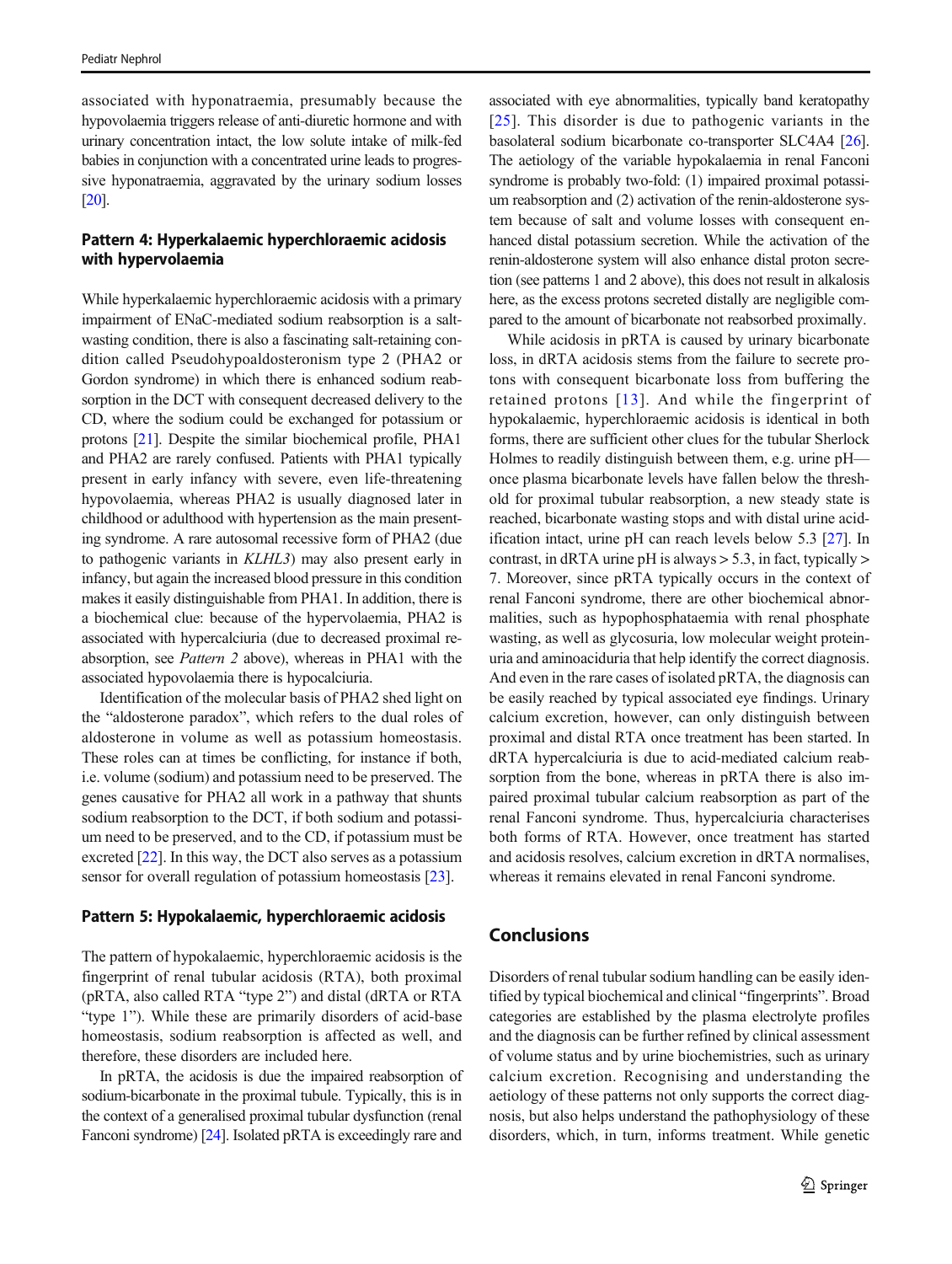testing has come a long way in diagnosing kidney tubulopathies, a genetic diagnosis is established in about 60– 80% of patients, mainly because of uncertainties in variant interpretation [[28,](#page-7-0) [29](#page-7-0)]. Certainty about the clinical diagnosis is often critical for establishing a correct genetic diagnosis and the increasing availability of genetic testing does not relieve us from doing our clinical "due diligence" [\[30\]](#page-7-0).

## Key summary points

- Tubular disorders of renal salt handling primarily affect volume homeostasis: renal salt-wasting disorders are associated with hypovolaemia and salt-retaining disorders with hypervolaemia.
- Plasma sodium concentration is typically normal in disorders of renal tubular sodium handling.
- Tubular disorders of renal salt handling have characteristic biochemical and clinical features that facilitate diagnosis and understanding of its pathophysiology.
- & While clinical features and plasma biochemistries are sufficient to identify the general diagnosis, recognition of specific subtypes also requires urine biochemistries.
- Correlation of clinical features/diagnosis with genetic findings is critical for establishment of the correct diagnosis.

## Multiple Choice Questions (answers given following the reference list)

#### Question 1

Below is a table of biochemistries found in a 2-year-old boy investigated for growth failure. Height and weight are at the 0.4 percentile and blood pressure is 78/46 mmHg.

| <b>Biochemistries</b>            | Plasma Urine |        | Unit   | <b>Remarks</b>                     |
|----------------------------------|--------------|--------|--------|------------------------------------|
| Sodium                           | 137          | 25     |        | $mmol/l$ FENa: <1%                 |
| Potassium                        | 3.1          | 17     |        | $mmol/l$ FEK $: 21\%$              |
| Chloride                         | 113          | 32     |        | mmol/l FECI: $1\%$                 |
| <b>Bicarbonate</b>               | 16           |        |        | $mmol/l$ Urine pH: 5.5             |
| Calcium                          | 2.45         | 2.3    |        | $mmol/l$ UCa/UCr: 1.9<br>mmol/mmol |
| Phosphate                        | 1.02         | 17.5   |        | $mmol/l$ TRP: 35%                  |
| Albumin                          | 39           | 0.153  | g/1    | UA/UCr: 127<br>mg/mmol             |
| Urea                             | 5            |        | mmol/l |                                    |
| Creatinine                       | 0.045        | 1.2    | mmol/l |                                    |
| Retinol binding<br>protein (RBP) |              | 48.000 | mcg/l  | RBP/UCr: 40.000<br>mcg/mmol        |

Which of the following statements is correct?

- a) The pattern of hypokalaemic hypochloraemic acidosis is characteristic for a defect in the distal convoluted tubule
- b) The low-normal blood pressure indicates a saltretaining syndrome
- c) The low plasma phosphate and the low-molecular weight proteinuria (urinary RBP) indicate a defect in the proximal tubule
- d) The albuminuria indicates a glomerular defect

#### Question 2

A 2-week-old ex 34-week premature baby is referred because of persistent electrolyte abnormalities. The pregnancy was complicated by polyhydramnios and the mother underwent a total of 3 amniotic fluid aspirations. During the third one, she went into premature labour. The patient's birth weight was 1.75 kg and she initially required intensive care with fluid administration of up to 300 ml/kg/d. On examination, her weight is 1.76 kg, length: 47 cm, BP: 48/palp mmHg. Biochemistries are detailed below.

| <b>Biochemistries</b> | Plasma | Urine | Unit   | Remarks                      |
|-----------------------|--------|-------|--------|------------------------------|
| Sodium                | 135    | 30    | mmol/l | FENa: $1\%$                  |
| Potassium             | 3.1    | 60    | mmol/l | FEK: 103%<br><b>TTKG: 17</b> |
| Chloride              | 90     | 60    | mmol/l | FECI: 3.6%                   |
| <b>Bicarbonate</b>    | 28     |       | mmol/l |                              |
| Urea                  | 17.9   |       | mmol/l |                              |
| Creatinine            | 0.096  | 1.8   | mmol/l |                              |
| Calcium               | 2.75   | 4.1   | mmol/l | UCa/UCr: 2.3                 |

Which of the following statements is wrong:

- a) The pattern of hypokalaemic hypochloraemic alkalosis is characteristic for a defect in salt reabsorption in TAL or DCT
- b) The low-normal blood pressure indicates a saltwasting syndrome
- c) The elevated calcium-creatinine ratio is characteristic for Bartter syndrome types 1 and 2
- d) The normal fractional excretion of sodium (FENa) excludes a salt-wasting disorder

#### Question 3

A 6-day-old girl presents acutely with irritability, vomiting and lethargy. Pregnancy was uncomplicated and she was born at term with a birth weight of 2.66 kg. Parents are first cousins and there is a history of early child loss in the extended family.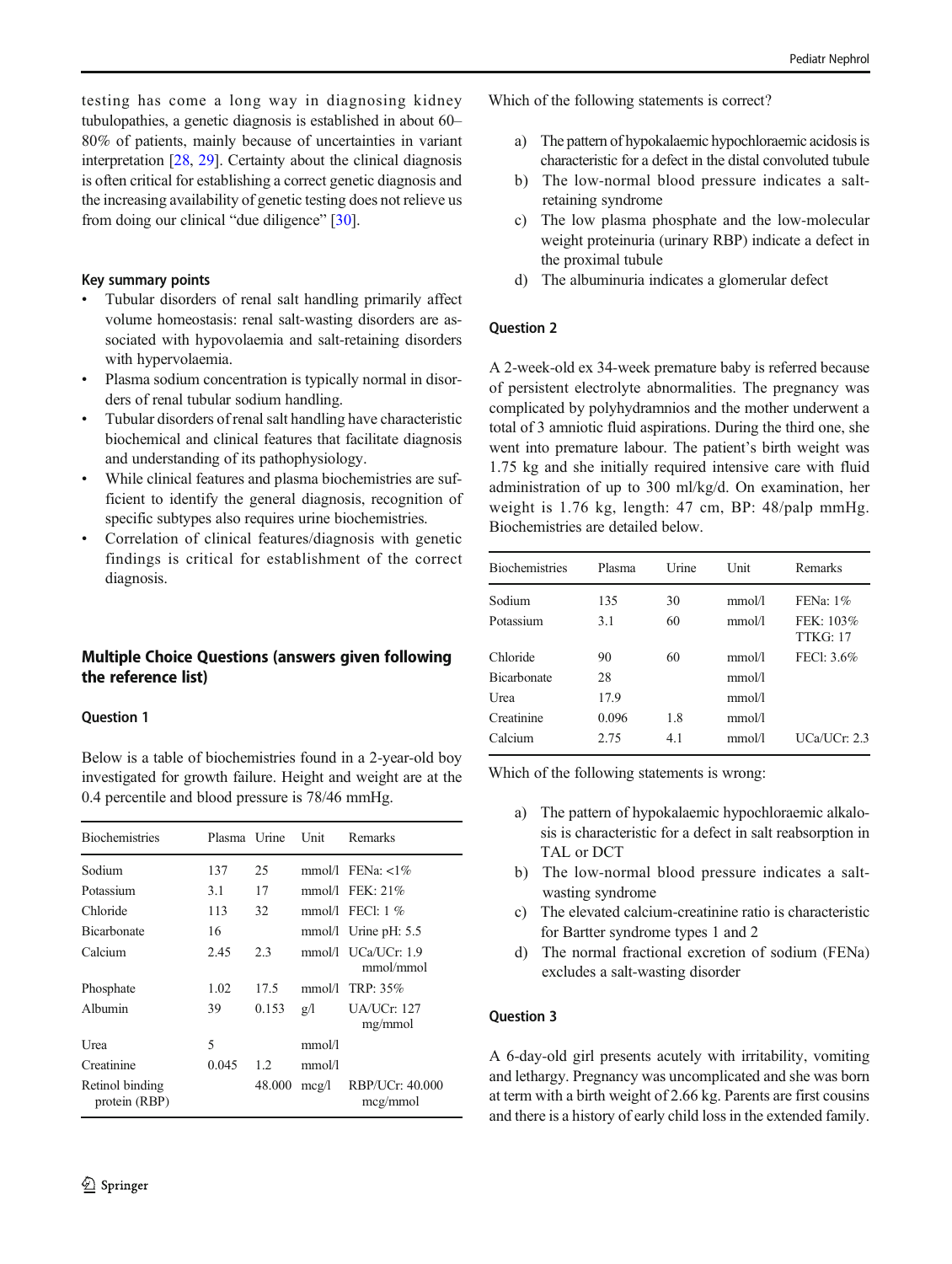Examination: weight 2.35 kg, BP: 56/palp, poor skin turgor. Urine dip: neg. for protein, blood and glucose; pH 8.0, SG: 1.020.

Biochemistries are detailed below:

| <b>Biochemistries</b> | Plasma | Urine | Unit     | Remarks                |
|-----------------------|--------|-------|----------|------------------------|
| Sodium                | 132    | 90    | mmol/1   | FENa: $5%$             |
| Potassium             | 10.7   | 8     | mmol/1   | $FEK: 5\%$<br>TTKG: <1 |
| Chloride              | 110    |       | mmol/l   |                        |
| <b>Bicarbonate</b>    | 12     |       | mmol/1   |                        |
| Urea                  | 17     |       | mmol/l   |                        |
| Creatinine            | 0.086  | 1.2.  | mmol/1   |                        |
| Renin                 | 280    |       | pmol/l/h | (normal < 25)          |
| Aldosterone           | 92000  |       | pmol/l   | (normal < 2000)        |

Which of the following statements are correct? (select all that apply)

- a) The fractional excretion of potassium and the transtubular potassium gradient indicate an appropriate tubular response to hyperkalaemia and the elevated aldosterone
- b) The clinical hypovolaemia and the hyperkalaemic hyperchloraemic acidosis with dramatically elevated renin and aldosterone are typical for Pseudohypoaldosteronism type 1
- c) The constellation of clinical and biochemical findings can be seen in the context of pyelonephritis and/or urinary obstruction
- d) Uraemia is an intrinsic part of the disorder
- e) Affected children may also suffer from pulmonary and skin manifestations

#### Question 4

A 3-month-old boy presents with growth failure. Height and weight are at the  $0.4<sup>th</sup>$  percentile. He has several wet nappies per day. On examination, he has dry mucous membranes and a blood pressure of 68/42 mmHg. His urine dip is unremarkable with a pH of 8.0 and a specific gravity of 1.005. His biochemistries are below:

| <b>Biochemistries</b> | Plasma | Urine | Unit   | Remarks      |
|-----------------------|--------|-------|--------|--------------|
| Sodium                | 148    | 15    | mmol/l | FENa: 0.5%   |
| Potassium             | 2.7    | 34    | mmol/l | FEK: 60%     |
| Chloride              | 128    |       | mmol/l |              |
| <b>Bicarbonate</b>    | 12     |       | mmol/l |              |
| Calcium               | 2.48   | 2.3   | mmol/l | UCa/UCr: 2.9 |
| Urea                  | 5      |       | mmol/l |              |
| Creatinine            | 0.038  | 0.8   | mmol/l |              |

Which of the following statements is correct?

- a) The biochemical pattern of hypokalaemic, hyperchloraemic acidosis is typical for a defect in DCT
- b) The elevated plasma sodium concentration excludes a salt-wasting disorder
- c) This disorder can be associated with sensorineural deafness
- d) Nephrocalcinosis is rarely associated

#### Question 5

A 15-month-old girl presents with growth failure. Her past medical history is remarkable for intrauterine growth retardation and prematurity (35 weeks) with a birth weight of 1.7 kg. She has frequent wet nappies. On examination, height and weight are at below the  $0.4<sup>th</sup>$  percentile and blood pressure is 122/76 mmHg. Her urine dip is unremarkable with a pH of 7.0 and a specific gravity of 1.000. Her biochemistries are below:

| <b>Biochemistries</b> | Plasma | Urine | Unit   | Remarks       |
|-----------------------|--------|-------|--------|---------------|
| Sodium                | 146    | 20    | mmol/l | FENa: 0.8%    |
| Potassium             | 2.6    | 32    | mmol/l | FEK: 74%      |
| Chloride              | 96     | 50    | mmol/l | FECI: $0.3\%$ |
| <b>Bicarbonate</b>    | 29     |       | mmol/l |               |
| Urea                  | 2.9    |       | mmol/l |               |
| Creatinine            | 0.036  | 0.6   | mmol/l |               |
| Calcium               | 2.45   | 2.1   | mmol/l | UCa/UCr: 3.5  |

Which of the following statements is correct?

- a) The history of prematurity and polyuria and the biochemical pattern of hypokalaemic, hypochloraemic alkalosis and the hypercalciuria establish a diagnosis of Bartter's syndrome in this girl
- b) The biochemical pattern of hypokalaemic, hypochloraemic alkalosis indicates a problem in the proximal tubule
- c) The normal fractional excretion of sodium (FENa) excludes a salt-retaining disorder
- d) The elevated blood pressure suggests a salt-retaining disorder

Acknowledgements This review is dedicated to Prof. Lesley Rees, our teacher, mentor, colleague and friend.

Open Access This article is licensed under a Creative Commons Attribution 4.0 International License, which permits use, sharing, adaptation, distribution and reproduction in any medium or format, as long as you give appropriate credit to the original author(s) and the source,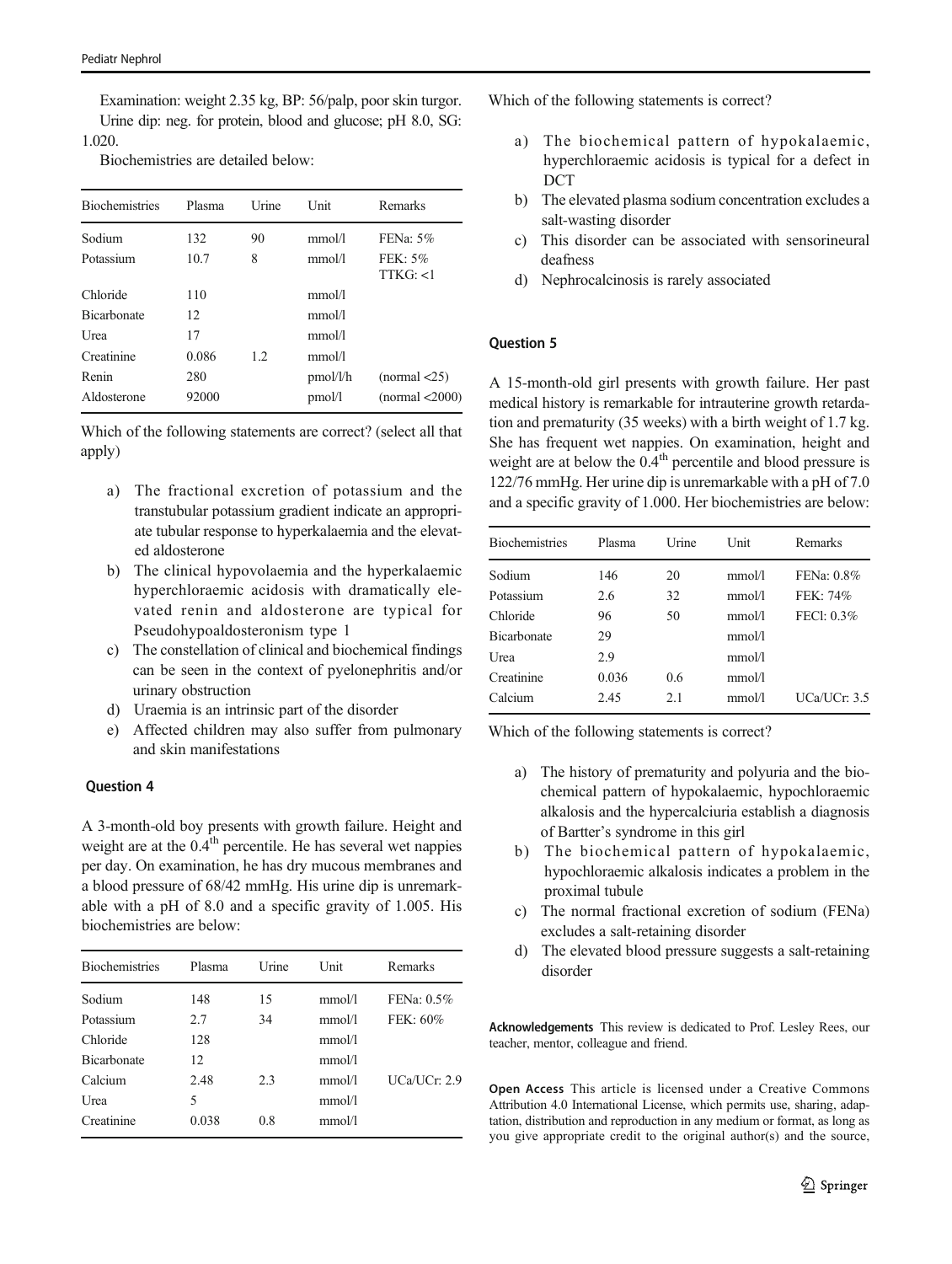<span id="page-7-0"></span>provide a link to the Creative Commons licence, and indicate if changes were made. The images or other third party material in this article are included in the article's Creative Commons licence, unless indicated otherwise in a credit line to the material. If material is not included in the article's Creative Commons licence and your intended use is not permitted by statutory regulation or exceeds the permitted use, you will need to obtain permission directly from the copyright holder. To view a copy of this licence, visit <http://creativecommons.org/licenses/by/4.0/>.

## References

- 1. Bernard C (1878) Leçons sur les phénomènes de la vie communs aux animaux et aux vegetaux
- 2. Cannon WB (1928) Organization for physiological homeostasis. Physiol Rev 9:399–431
- 3. Smith H (1959) From fish to philosopher; the story of our internal environment. Summit, N. J.
- 4. Bockenhauer D, Medlar AJ, Ashton E, Kleta R, Lench N (2012) Genetic testing in renal disease. Pediatr Nephrol 27:873–883
- 5. Lifton RP, Gharavi AG, Geller DS (2001) Molecular mechanisms of human hypertension. Cell 104:545–556
- 6. Bockenhauer D, Aitkenhead H (2011) The kidney speaks: Interpreting urinary electrolytes. Arch Dis Child Educ Pract Ed 96:223–227
- 7. Rees L, Bockenhauer D, Webb NJA, Punaro MG (2019) Paediatric nephrology. Oxford University Press
- 8. Kleta R, Bockenhauer D (2006) Bartter syndromes and other saltlosing tubulopathies. Nephron Physiol 104:73–80
- 9. Walsh PR, Tse Y, Ashton E, Iancu D, Jenkins L, Bienias M, Kleta R, Van't Hoff W, Bockenhauer D (2018) Clinical and diagnostic features of Bartter and Gitelman syndromes. Clin Kidney J 11:302–309
- 10. Viering D, de Baaij JHF, Walsh SB, Kleta R, Bockenhauer D (2017) Genetic causes of hypomagnesemia, a clinical overview. Pediatr Nephrol 32:1123–1135
- 11. Haisch L, Konrad M (2012) Impaired paracellular ion transport in the loop of Henle causes familial hypomagnesemia with hypercalciuria and nephrocalcinosis. Ann N Y Acad Sci 1258:177–184
- 12. de Baaij JH, Hoenderop JG, Bindels RJ (2015) Magnesium in man: implications for health and disease. Physiol Rev 95:1–46
- 13. Downie ML, Lopez Garcia SC, Kleta R, Bockenhauer D (2020) Inherited Tubulopathies of the kidney: insights from genetics. Clin J Am Soc Nephrol 16:620–630
- 14. Adalat S, Hayes WN, Bryant WA, Booth J, Woolf AS, Kleta R, Subtil S, Clissold R, Colclough K, Ellard S, Bockenhauer D (2019) HNF1B mutations are associated with a gitelman-like tubulopathy that develops during childhood. Kidney Int Rep 4:1304–1311
- 15. Scholl UI, Dave HB, Lu M, Farhi A, Nelson-Williams C, Listman JA, Lifton RP (2012) SeSAME/EAST syndrome–phenotypic variability and delayed activity of the distal convoluted tubule. Pediatr Nephrol 27:2081–2090
- 16. Lifton RP, Wilson FH, Choate KA, Geller DS (2002) Salt and blood pressure: new insight from human genetic studies. Cold Spring Harb Symp Quant Biol 67:445–450
- 17. Bockenhauer D, Bichet DG (2013) Inherited secondary nephrogenic diabetes insipidus: concentrating on humans. Am J Physiol Renal Physiol 304:F1037–F1042
- 18. Bockenhauer D, van't Hoff W, Dattani M, Lehnhardt A, Subtirelu M, Hildebrandt F, Bichet DG (2010) Secondary nephrogenic

diabetes insipidus as a complication of inherited renal diseases. Nephron Physiol 116:23–29

- 19. Nandagopal R, Vaidyanathan P, Kaplowitz P (2009) Transient pseudohypoaldosteronism due to urinary tract infection in infancy: a report of 4 cases. Int J Pediatr Endocrinol 2009:195728
- 20. Kleta R, Bockenhauer D (2018) Salt-losing tubulopathies in children: what's new, what's controversial? J Am Soc Nephrol 29:727–739
- 21. O'Shaughnessy KM (2015) Gordon Syndrome: a continuing story. Pediatr Nephrol 30:1903–1908
- 22. Arroyo JP, Ronzaud C, Lagnaz D, Staub O, Gamba G (2011) Aldosterone paradox: differential regulation of ion transport in distal nephron. Physiology (Bethesda) 26:115–123
- 23. Terker AS, Zhang C, Erspamer KJ, Gamba G, Yang CL, Ellison DH (2016) Unique chloride-sensing properties of WNK4 permit the distal nephron to modulate potassium homeostasis. Kidney Int 89:127–134
- 24. Klootwijk ED, Reichold M, Unwin RJ, Kleta R, Warth R, Bockenhauer D (2015) Renal Fanconi syndrome: taking a proximal look at the nephron. Nephrol Dial Transplant 30:1456–1460
- 25. Kari JA, El Desoky SM, Singh AK, Gari MA, Kleta R, Bockenhauer D (2014) The case | renal tubular acidosis and eye findings. Kidney Int 86:217–218
- 26. Igarashi T, Inatomi J, Sekine T, Cha SH, Kanai Y, Kunimi M, Tsukamoto K, Satoh H, Shimadzu M, Tozawa F, Mori T, Shiobara M, Seki G, Endou H (1999) Mutations in SLC4A4 cause permanent isolated proximal renal tubular acidosis with ocular abnormalities. Nat Genet 23:264–266
- 27. Rodriguez Soriano J (2002) Renal tubular acidosis: the clinical entity. J Am Soc Nephrol 13:2160–2170
- 28. Gale DP, Mallett A, Patel C, Sneddon TP, Rehm HL, Sampson MG, Bockenhauer D (2020) Diagnoses of uncertain significance: kidney genetics in the 21st century. Nat Rev Nephrol 16:616–618
- 29. Ashton EJ, Legrand A, Benoit V, Roncelin I, Venisse A, Zennaro MC, Jeunemaitre X, Iancu D, Van't Hoff WG, Walsh SB, Godefroid N, Rotthier A, Del Favero J, Devuyst O, Schaefer F, Jenkins LA, Kleta R, Dahan K, Vargas-Poussou R, Bockenhauer D (2018) Simultaneous sequencing of 37 genes identified causative mutations in the majority of children with renal tubulopathies. Kidney Int 93:961–967
- 30. Ashton E, Bockenhauer D (2020) Diagnosis of uncertain significance: can next-generation sequencing replace the clinician? Kidney Int 97:455–457
- 31. Lopez-Garcia SC, Emma F, Walsh SB, Fila M, Hooman N, Zaniew M, Bertholet-Thomas A, Colussi G, Burgmaier K, Levtchenko E, Sharma J, Singhal J, Soliman NA, Ariceta G, Basu B, Murer L, Tasic V, Tsygin A, Decramer S, Gil-Pena H, Koster-Kamphuis L, La Scola C, Gellermann J, Konrad M, Lilien M, Francisco T, Tramma D, Trnka P, Yuksel S, Caruso MR, Chromek M, Ekinci Z, Gambaro G, Kari JA, Konig J, Taroni F, Thumfart J, Trepiccione F, Winding L, Wuhl E, Agbas A, Belkevich A, Vargas-Poussou R, Blanchard A, Conti G, Boyer O, Dursun I, Pinarbasi AS, Melek E, Miglinas M, Novo R, Mallett A, Milosevic D, Szczepanska M, Wente S, Cheong HI, Sinha R, Gucev Z, Dufek S, Iancu D, Kleta R, Schaefer F, Bockenhauer D, European d RTA Consortium (2019) Treatment and long-term outcome in primary distal renal tubular acidosis. Nephrol Dial Transplant 34:981–991

Publisher's note Springer Nature remains neutral with regard to jurisdictional claims in published maps and institutional affiliations.